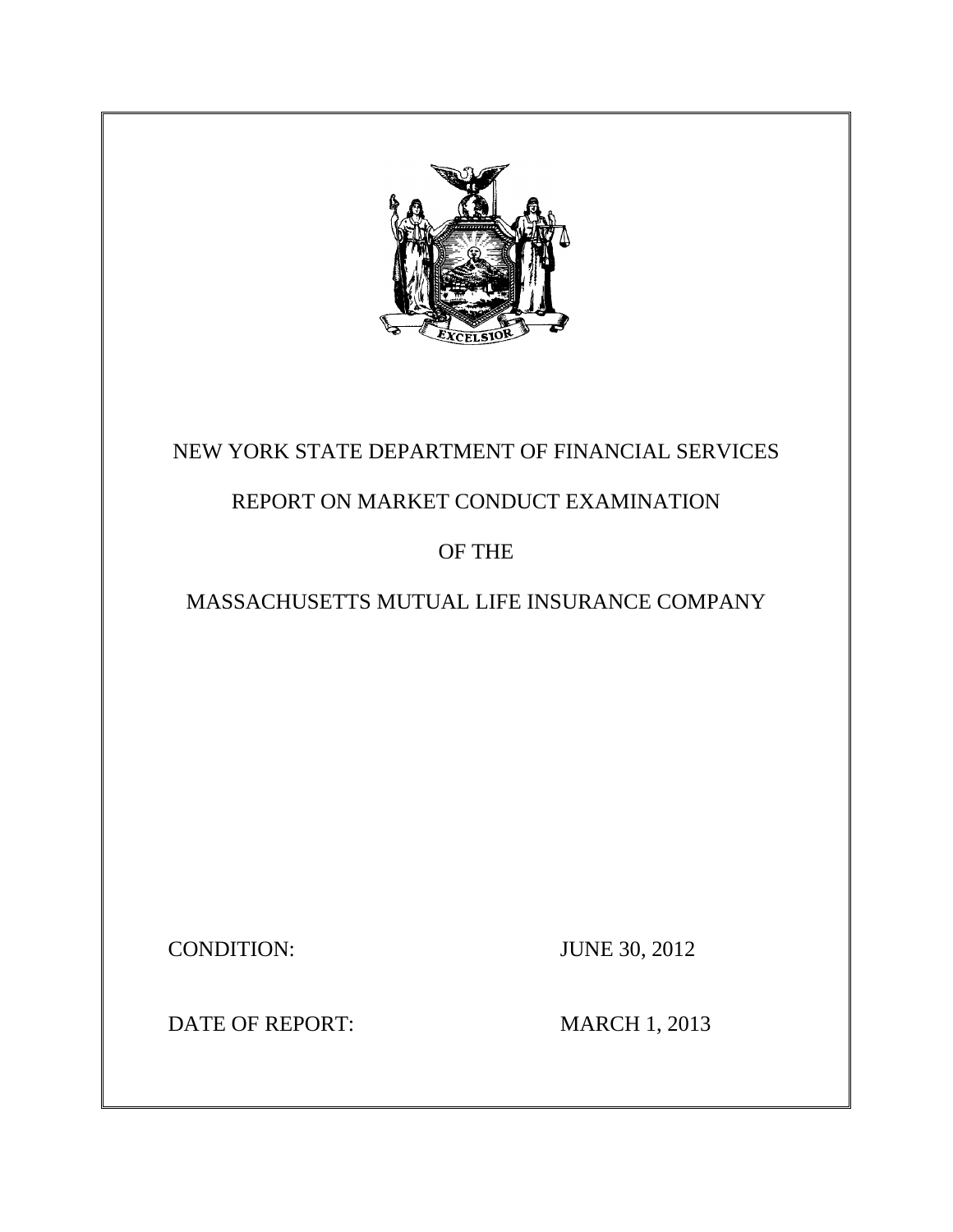## NEW YORK STATE DEPARTMENT OF FINANCIAL SERVICES

## REPORT ON MARKET CONDUCT EXAMINATION

# OF THE

## MASSACHUSETS MUTUAL LIFE INSURANCE COMPANY

AS OF

JUNE 30, 2012

DATE OF REPORT: MARCH 1, 2013

**EXAMINER:** 

DENNIS G. BENSEN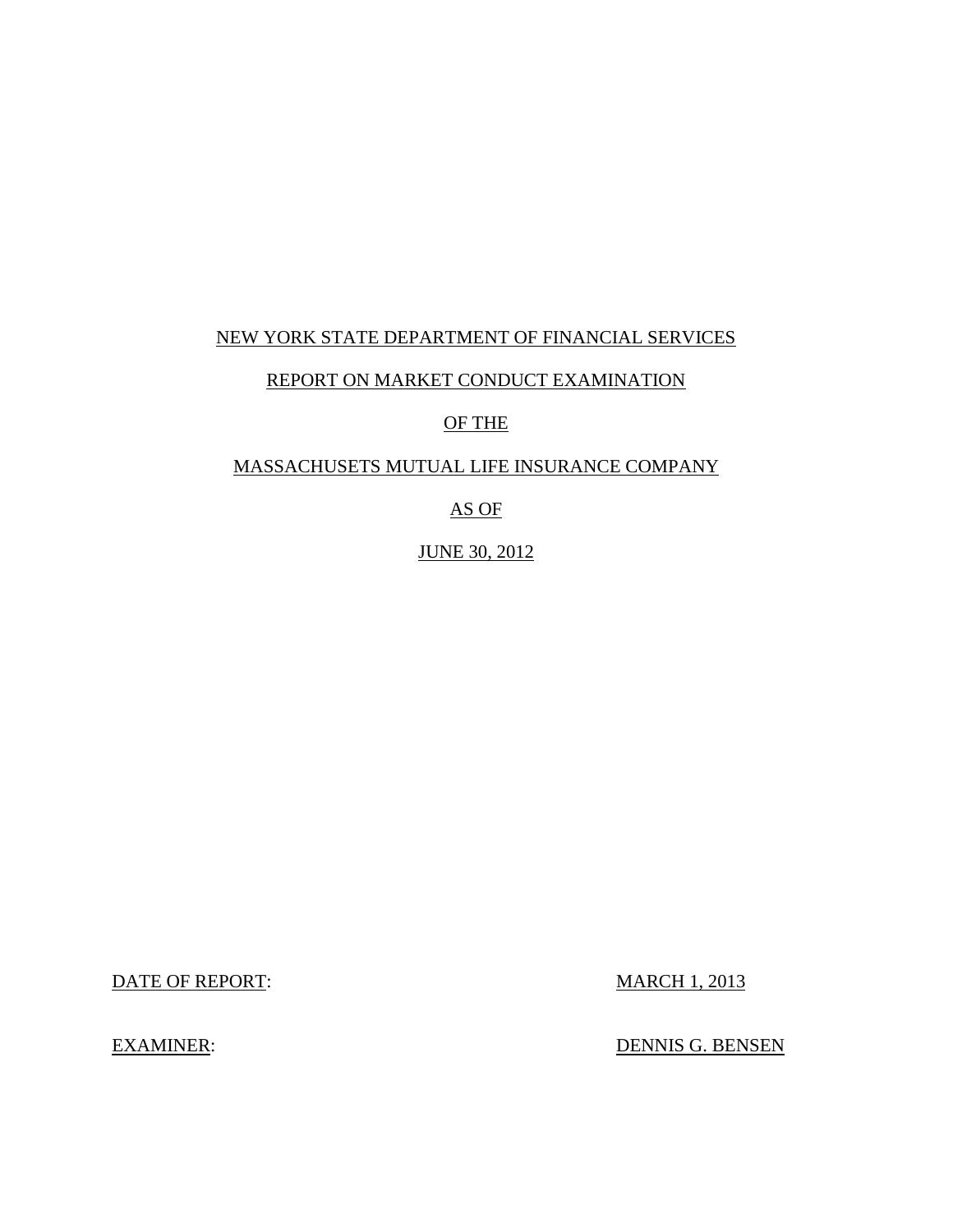# TABLE OF CONTENTS

|                                      | PAGE NO.       |
|--------------------------------------|----------------|
| Executive summary                    | $\overline{2}$ |
| Scope of examination                 | 3              |
| <b>Description of Company</b>        | 4              |
| A. History                           | 4              |
| B. Territory and plan of operation   | 4              |
| <b>Agent Compensation Plans</b>      | 5              |
| Market conduct activities            | $\overline{7}$ |
| A. Advertising and sales activities  | 7              |
| B. Underwriting and policy forms     | 10             |
| C. Treatment of policyholders        | 10             |
| Prior report summary and conclusions | 11             |
| Summary and conclusions              | 12             |
|                                      |                |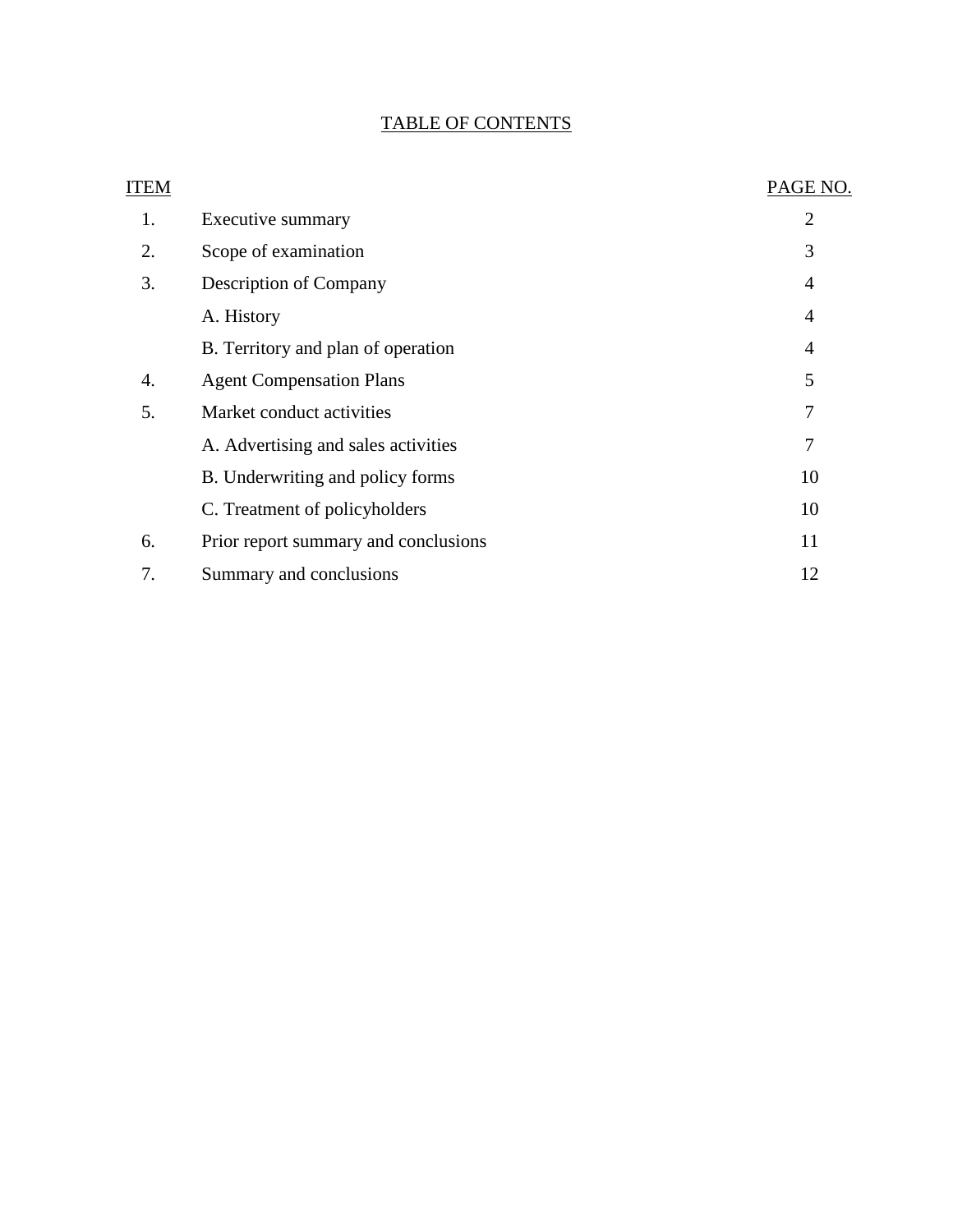

# NEW YORK STATE DEPARTMENT<sub>of</sub> FINANCIAL SERVICES

Andrew M. Cuomo **Benjamin M. Lawsky** Governor Superintendent Superintendent Superintendent Superintendent Superintendent Superintendent Superintendent Superintendent Superintendent Superintendent Superintendent Superintendent Superintendent Superintendent Sup

April 11, 2014

Honorable Benjamin M. Lawsky Superintendent of Financial Services New York, New York 10004

Sir:

 Massachusetts Mutual Life Insurance Company, hereinafter referred to as "the Company," at its In accordance with instructions contained in Appointment No. 30890, dated October 16, 2012 and annexed hereto, an examination has been made into the condition and affairs of home office located at 1295 State Street, Springfield, MA 01111.

Wherever "Department" appears in this report, it refers to the New York State Department of Financial Services.

The report of this examination is respectfully submitted.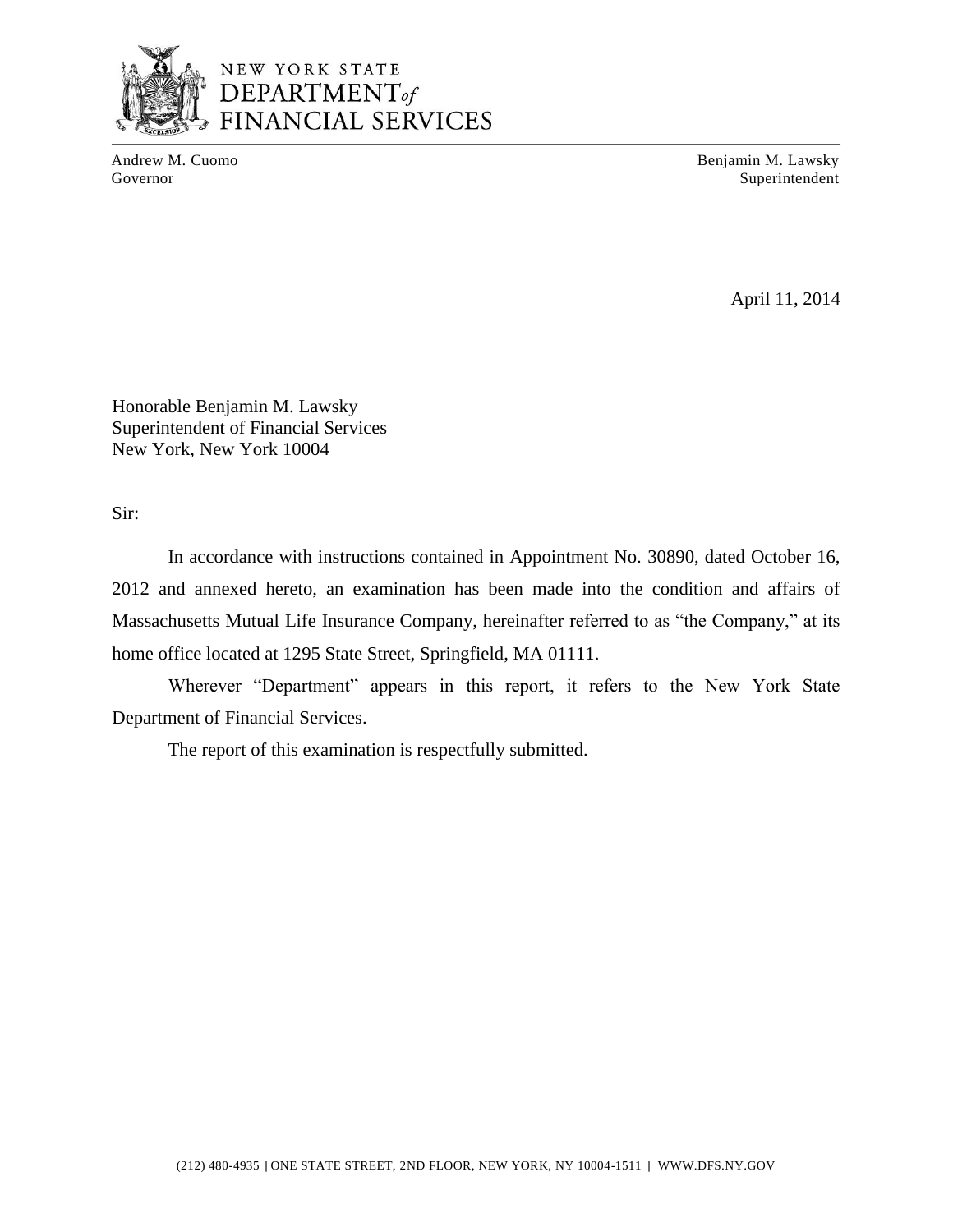### 1. EXECUTIVE SUMMARY

<span id="page-4-0"></span>The material violations contained in this report are summarized below.

- The Company violated Section  $4228(f)(1)(B)$  of the New York Insurance Law by paying Plan, the Agent Assistance Program and the Agent Adoption Program without filing these compensation plans with the Department. (See Item 4 of this report) agent compensation during the examination period utilizing the Non-Qualified Thrift
- The Company violated several sections of Department Regulation No. 60 by failing to examine disclosure statements; failing to ascertain if they were accurate and met the requirements of the insurance law; failing to furnish to the replaced company the subsequent notification letters (10-Day Letters); failing to provide such letters within the ten day time period; failing to issue revised disclosure statements in the instances where the policy issued differed from the policy applied for; and failing to present a copy of the completed Disclosure Statement and Important Notice to the applicant at the time of the application. (See Item 5A of this report)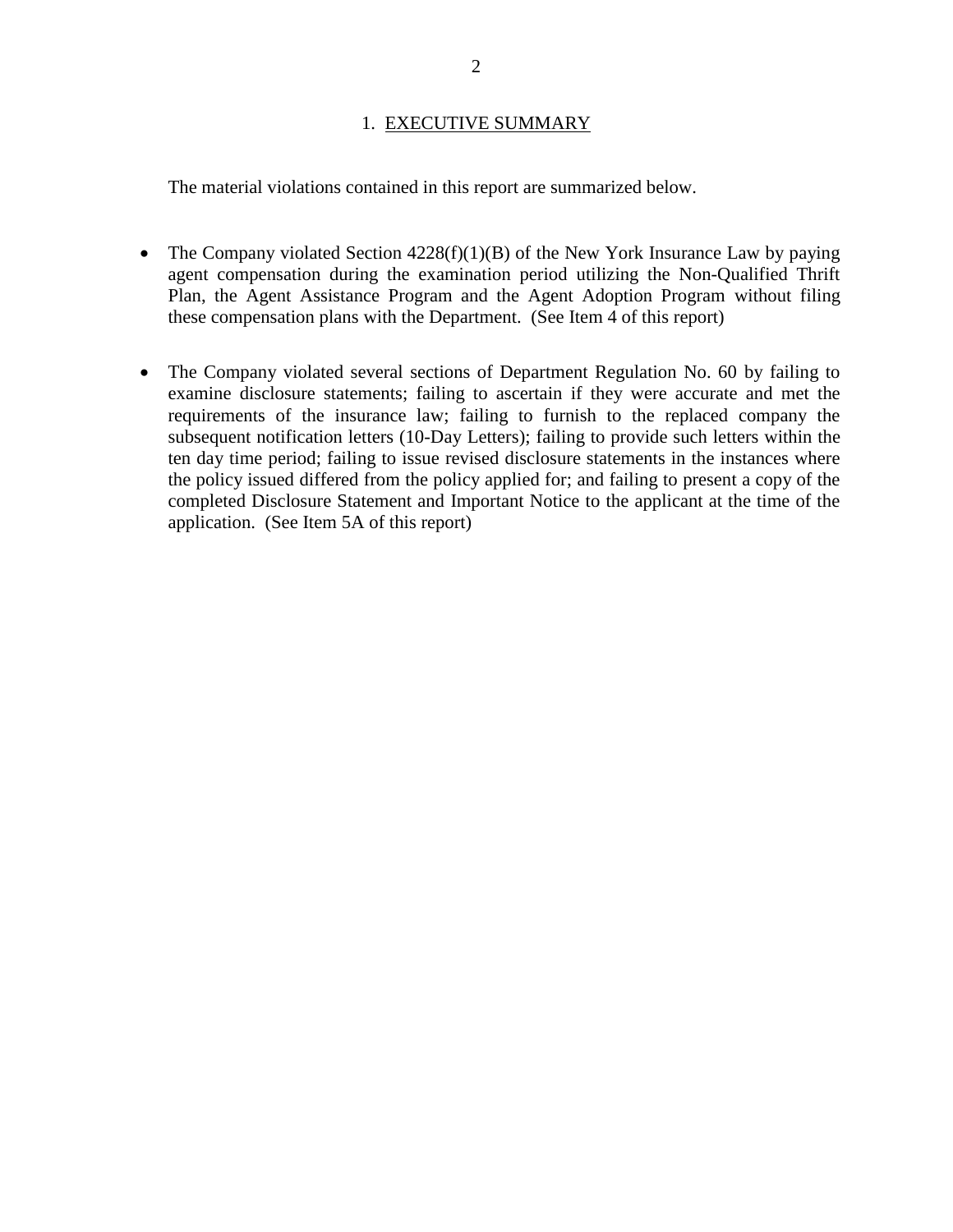#### 2. SCOPE OF EXAMINATION

<span id="page-5-0"></span> This examination covers the period from January 1, 2009 through June 30, 2012. As necessary, the examiner reviewed matters occurring subsequent to June 30, 2012 but prior to the date of this report (i.e., the completion date of the examination).

 National Association of Insurance Commissioners' Market Regulations Handbook or such other The examination comprised a review of market conduct activities and utilized the examination procedures, as deemed appropriate, in such review.

 market conduct violations and recommendations contained in the prior report on examination. The results of the examiner's review are contained in item six of this report. The examiner reviewed the corrective actions taken by the Company with respect to the

This report on examination is confined to comments on matters which involve departure from laws, regulations or rules, or which require explanation or description.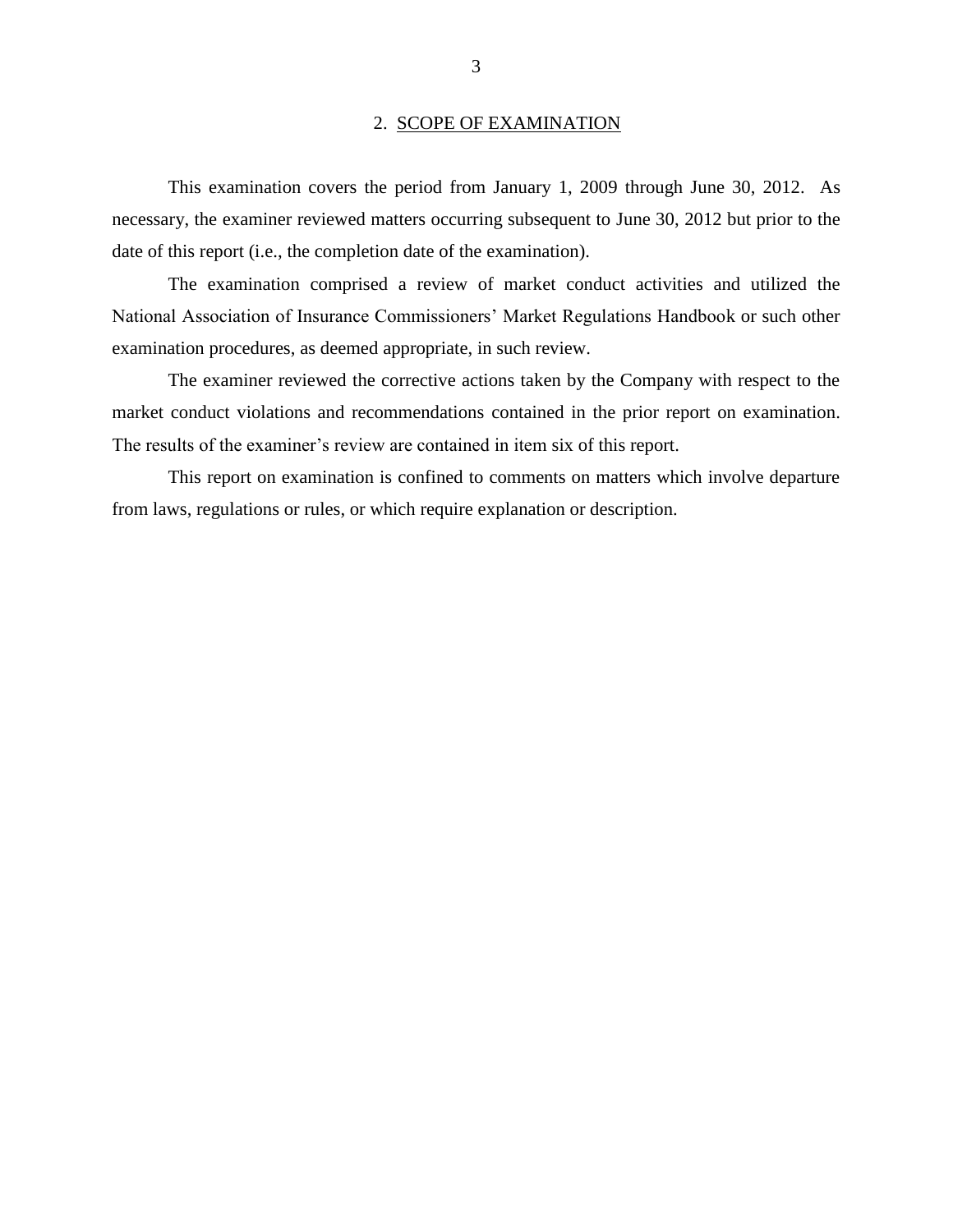#### 3. DESCRIPTION OF COMPANY

#### <span id="page-6-0"></span>A. History

 on May 15, 1851, commenced business on August 1, 1851 and was licensed in New York on The Company was incorporated under the laws of the Commonwealth of Massachusetts December 27, 1855.

 business to its subsidiary, Mirus Life Insurance Company (currently doing business as UniCARE Life & Health Insurance Company). In December of 1994, the Company ceded all of its group life and accident and health

 On March 1, 1996, the Company acquired Connecticut Mutual Life Insurance Company ("CML"). The merger was accounted for under the pooling of interests method of accounting.

 On March 31, 1996, the Company sold MassMutual Holding Company Two, Inc., a wholly owned subsidiary, and its subsidiaries, including Mirus Life Insurance Company.

In 1999, the Company established a marketing name, MassMutual Financial Group, incorporating the Company and its subsidiaries.

 On March 23, 2000, the Company entered the Asian market by acquiring CRC Protective Life Insurance Company Limited, a Hong Kong based life insurance company.

 In 2004, the Company acquired Baring Asset Management Limited expanding its international asset management operations.

#### B. Territory and Plan of Operation

 insurance as defined in paragraphs 1, 2, and 3 of Section 1113(a) of the New York Insurance The Company is authorized to write life insurance, annuities and accident and health Law.

 and Puerto Rico. In 2011, 17.2% of life premiums, 14.4% of annuity considerations and 10.4% of accident and health premiums were received from New York. 51.6% of Deposit type funds were received from Delaware and 47.6% of Deposit type funds were received from The Company is licensed to transact business in all 50 states, the District of Columbia Massachusetts. Policies are written on a participating and non-participating basis.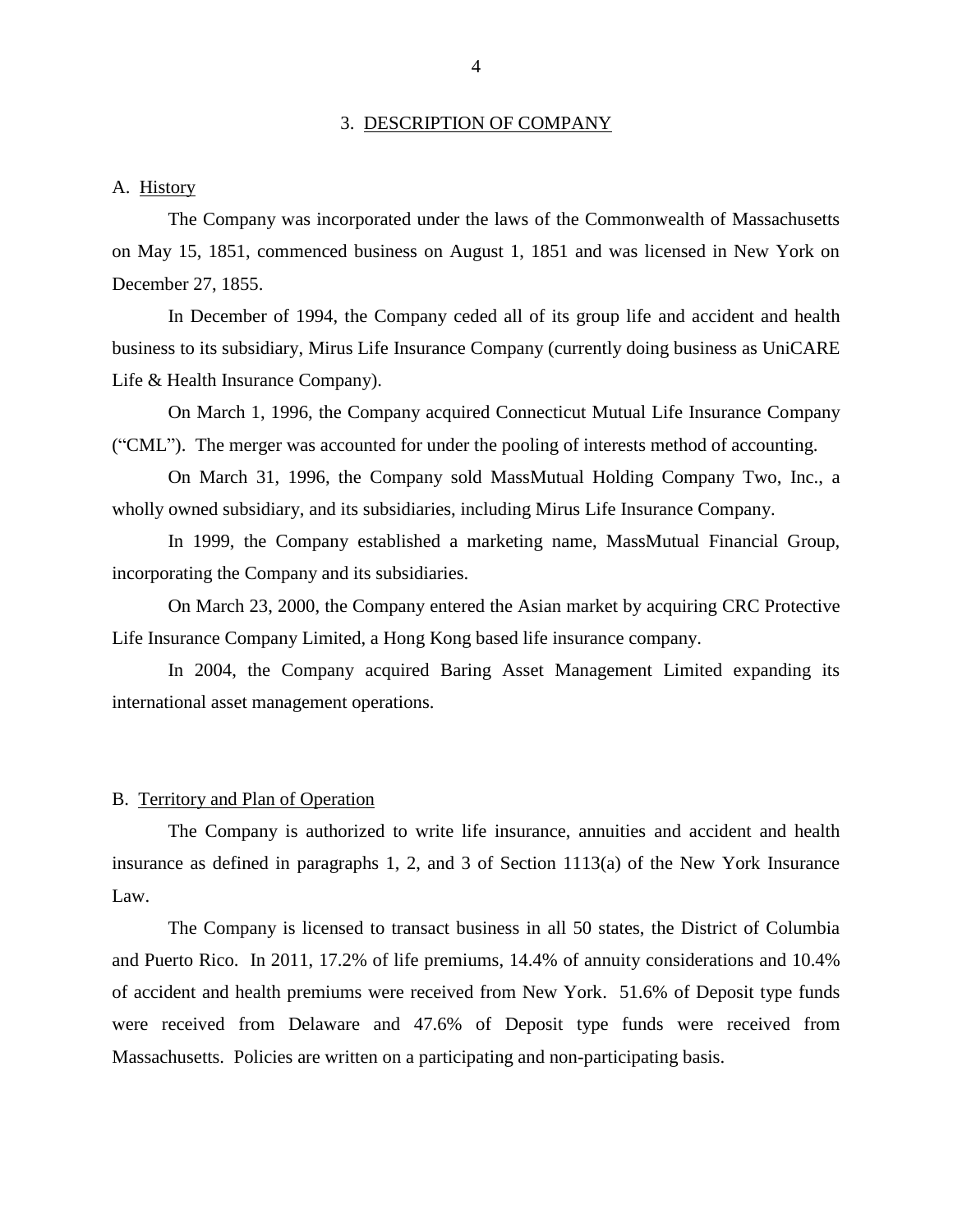<span id="page-7-0"></span> The Company's principal business is ordinary life insurance. In addition, the Company provides annuity, disability income and long-term care products directly or through its subsidiaries, as well as investment management and supporting administrative and recordkeeping services for defined contribution, defined benefit and deferred compensation retirement plans.

 channel distribution basis. On June 30, 2012, the Company had 82 general agencies located in the United States and Puerto Rico and 4,631 career agents. The multiple channel distribution The Company's agency operations are conducted on a general agency and multiple system consisted of independent life insurance brokerage agencies, banks and wire houses.

#### 4. AGENT COMPENSATION PLANS

Section  $4228(f)(1)(B)$  of the New York Insurance Law states, in part:

 "Filings are required on or before the effective date of any changes to compensation arrangements as defined in this section, or to plans described in paragraphs one and two of subsection (g) of this section. These filings shall consist of a summary of information in enough detail to generally describe the filing's contents. A company may implement such compensation arrangements immediately upon filing same. If the superintendent notifies the company within ninety days of the receipt of the filing, that in his opinion the compensation company within sixty days of the superintendent's notice, is not able to satisfy the may order the company to cease using the plan. The company may request a formal hearing, but the plan that is the subject of the hearing may not be used arrangement described in such filing is not permitted under the law, and if the superintendent's concern, with or without modifying the plan, the superintendent unless and until permitted as a result of the hearing."

The company established the following benefit and compensation programs for agents in

2001:

- The Non-Qualified Thrift Plan Company payments to agents under this plan provided for lump sum payments to agents upon termination of employment. A portion of these payments reflect previous company subsidized contributions to the agent.
- The Agent Assistance Program This program provides free confidential support services for items such as childcare, education, college preparation, health and wellness.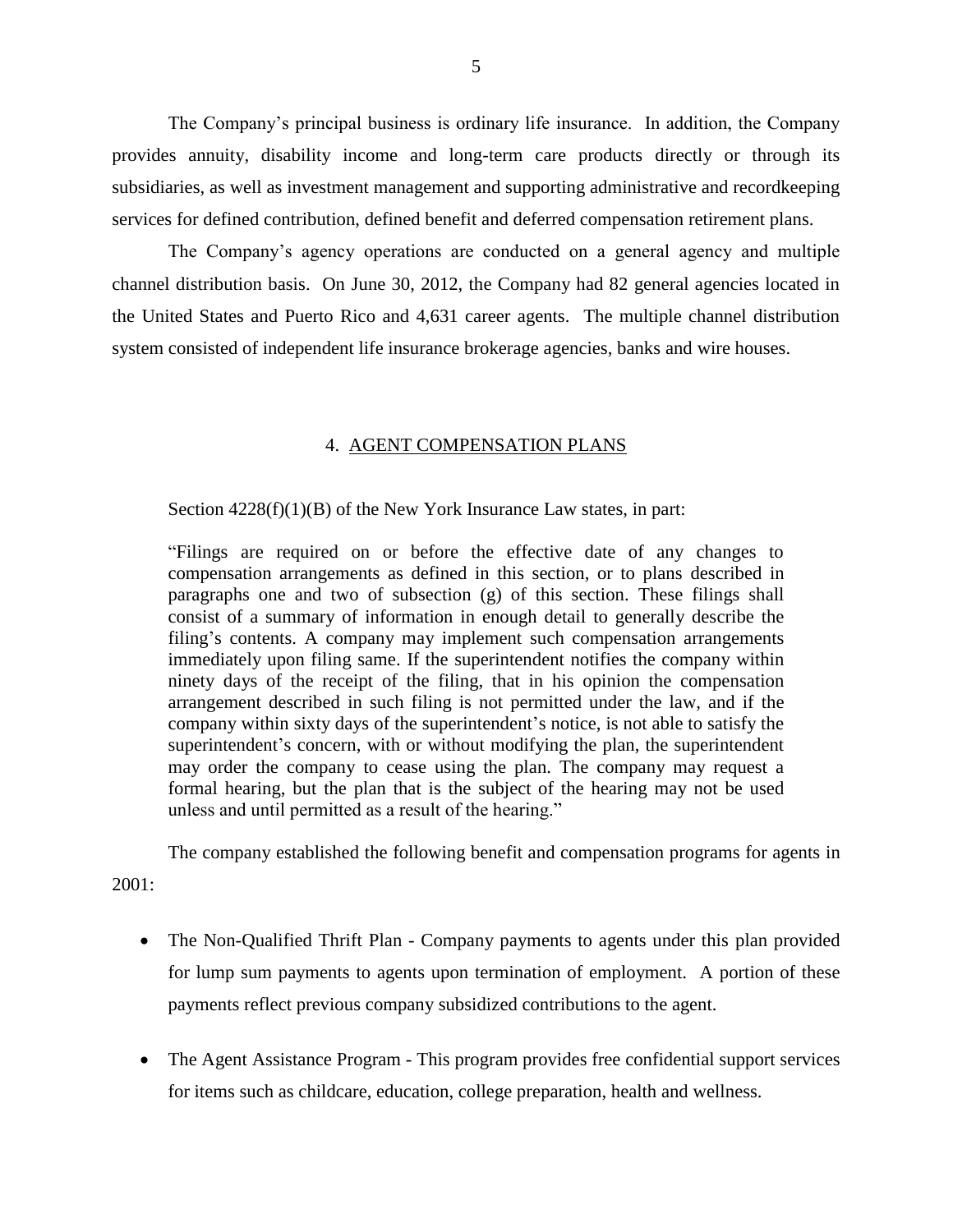The Agent Adoption Program - This program reimburses agents for certain eligible adoption expenses.

within the definition of a compensation arrangement as defined in Section 4228(b)(6)(D). This subsection defines a compensation arrangement as agent compensation that is other than The value to the agent of any company "paid–for benefit" under the above programs fall commission-based or fund-based.

 Section 4228 of the New York Insurance law further requires an insurer to make a filing that shows compliance with the maximum agent compensation limits of a new compensation arrangement or a change in an existing compensation arrangement.

 The Company violated Section 4228(f)(1)(B) of the New York Insurance Law by paying agent compensation during the examination period utilizing the Non-Qualified Thrift Plan, the Agent Assistance Program and the Agent Adoption Program without filing these compensation plans with the Department.

 Although the Company disagrees with the Department's position regarding the applicability of the aforementioned section of the insurance law to these compensation plans, the Company filed the Plans with the Department, and they were subsequently approved by the Department.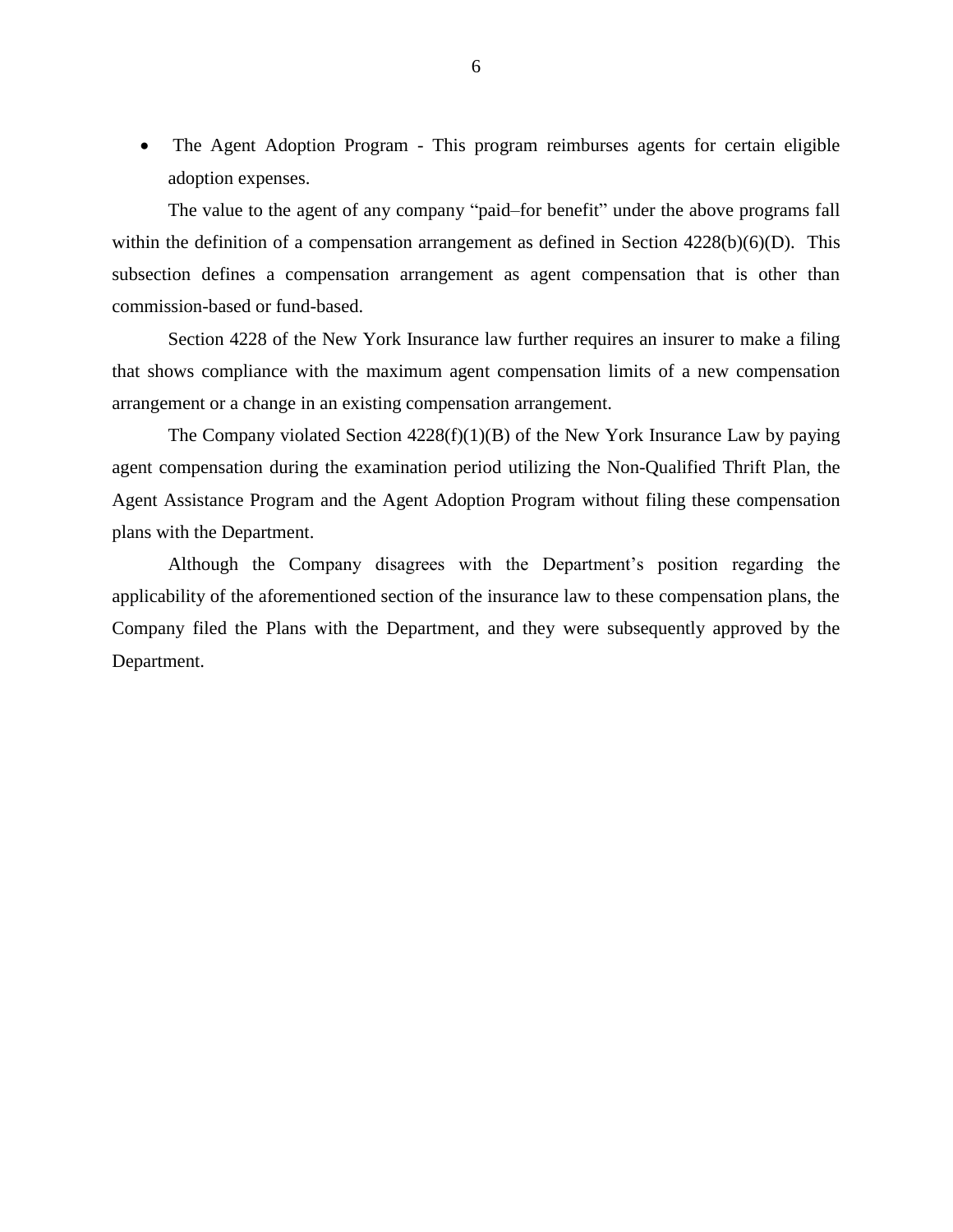<span id="page-9-0"></span> affecting policyholders, claimants, and beneficiaries to determine compliance with applicable The examiner reviewed various elements of the Company's market conduct activities statutes and regulations and the operating rules of the Company.

#### A. Advertising and Sales Activities

 The examiner reviewed a sample of the Company's advertising files and the sales activities of the agency force including trade practices, solicitation and the replacement of insurance policies.

Section 51.5 of Department Regulation No. 60 states, in part:

"Each agent and broker shall . . .

(c) Where a replacement has occurred or is likely to occur . . .

 application, the "*IMPORTANT* Notice Regarding Replacement or Change of Life Insurance Policies or Annuity Contracts" and a completed "Disclosure Statement" signed by the agent or broker in the form prescribed by the Superintendent of Insurance and leave copies of such forms with the applicant for his or her (3) Present to the applicant, not later than at the time the applicant signs the records<sup>"</sup>

Section 51.6 of Department Regulation No. 60 states, in part:

 ". . . (b) Where a replacement has occurred or is likely to occur, the insurer replacing the life insurance policy or annuity contract shall . . .

 (3) Examine any proposal used, including the sales material used in the sale of the proposed life insurance policy or annuity contract, and the "Disclosure Statement," and ascertain that they are accurate and meet the requirements of the Insurance Law and this Part, . . .

 (4) Within ten days of receipt of the application furnish to the insurer whose coverage is being replaced a copy of any proposal, including the sales material used in the sale of the proposed life insurance policy or annuity contract, and the completed "Disclosure Statement;" . . .

 (6) Where the required forms are received with the application and found to be in compliance with this Part, maintain copies of: any proposal, including the sales material used in the sale of the proposed life insurance policy or annuity contract; proof of receipt by the applicant of the "*IMPORTANT* Notice Regarding Replacement or Change of Life Insurance Policies or Annuity Contracts;" the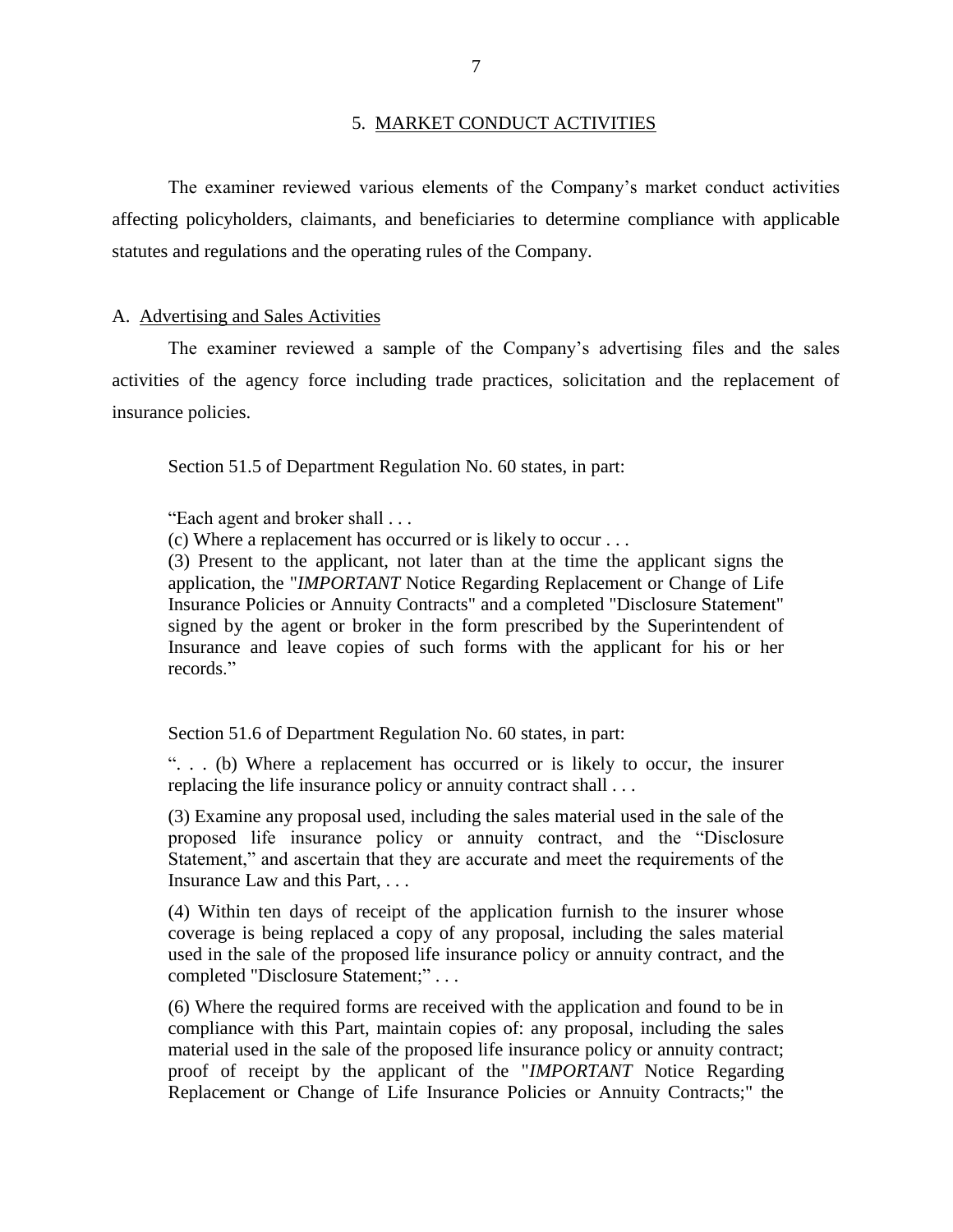signed and completed "Disclosure Statement;" and the notification of replacement to the insurer whose life insurance policy or annuity contract is to be replaced indexed by agent and broker, for six calendar years or until after the filing of the report on examination in which the transaction was subject to review by the appropriate insurance official of its state of domicile, whichever is later . . .

 (7) Where the required forms are not received with the application, or if the forms do not meet the requirements of this Part or are not accurate, within ten days from the date of receipt of the application either have any deficiencies corrected or reject the application and so notify the applicant of such rejection and the reason therefor. In such cases, the insurer shall maintain any material used in the proposed sale, in accordance with the guidelines of Section 51.6(b)(6) herein; . . .

 (9) In the event the life insurance policy or annuity contract issued differs from the life insurance policy or annuity contract applied for, ensure that the requirements of this Part are met with respect to the relating to the life insurance policy or annuity contract as issued, including but not limited to the revised "Disclosure Statement,". . .

 (e) Both the insurer whose life insurance policy or annuity contract is being replaced and the insurer replacing the life insurance policy or annuity contract shall establish and implement procedures to ensure compliance with the requirements of this Part. These procedures shall include a requirement that all material be dated upon receipt. Such insurers shall also designate a principal officer specifically responsible for the monitoring and enforcement of these procedures. All insurers covered under this Part shall furnish the Superintendent of Insurance with these procedures and the name and title of the designated principal officer by the effective date of this Part. Any changes in these procedures or the designated principal officer shall be furnished to the Superintendent of Insurance within thirty days of such change."

 1. In 18 of the 66 (27.3%) life insurance policy replacements reviewed and in eight of 43 (18.6%) annuity contract replacements reviewed, the sales material indicator in the disclosure statement was left blank.

 failed to examine Disclosure Statements and ascertain that they were accurate and met the requirements of the Insurance Law. The Company violated Section  $51.6(b)(3)$  of Department Regulation No. 60 when it

2. to provide the company being replaced with a copy of any proposal, including the sales material used in the sale of the proposed life insurance policy, and the completed Disclosure Statement In 14 out of 66 (21.2%) life insurance policy replacements reviewed, the Company failed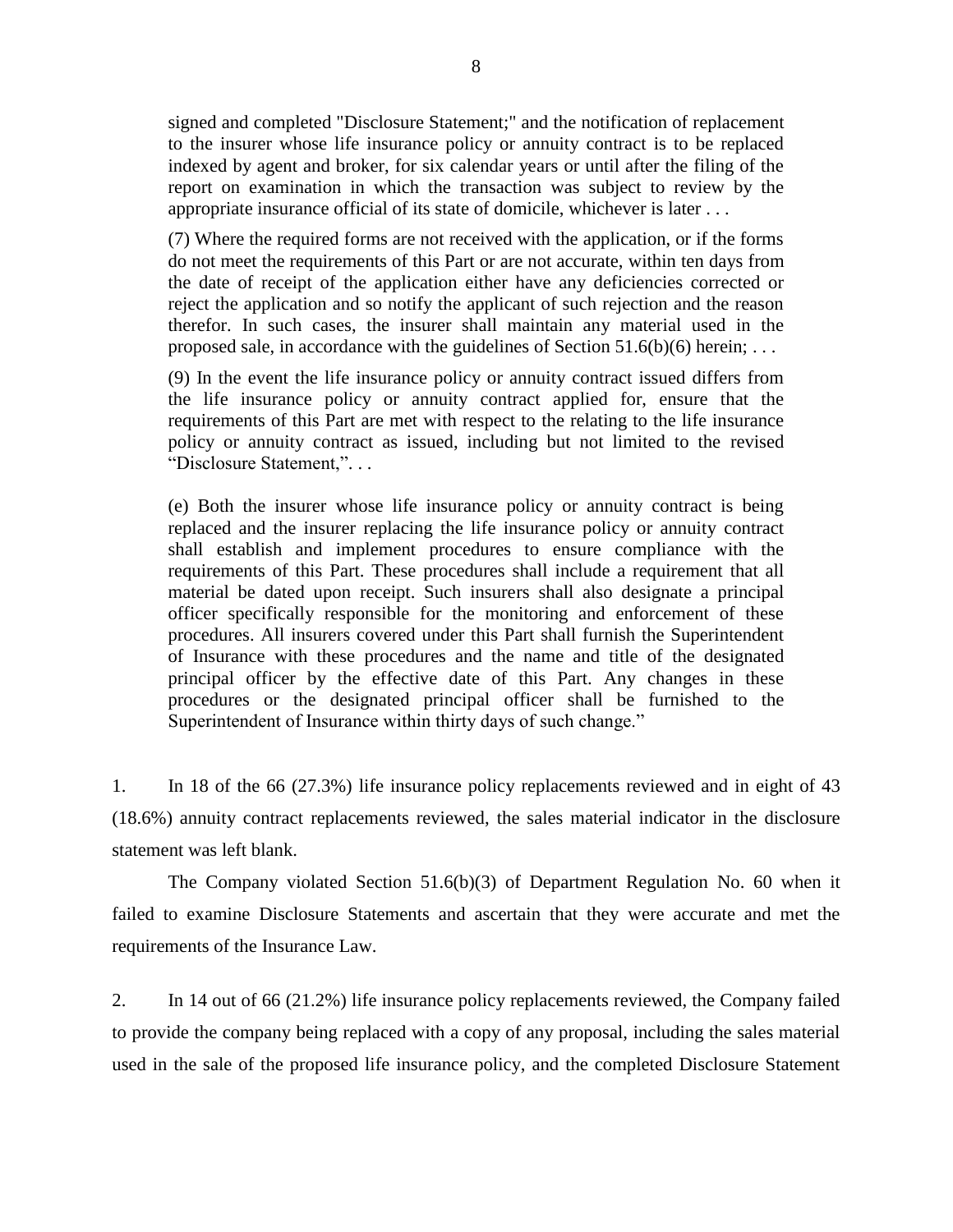(10 instances) or failed to provide the documentation within 10 days of receipt of the completed application (4 instances).

 The Company violated Section 51.6(b)(4) of Department Regulation No. 60 by either failing to furnish to the insurer whose coverage is being replaced a copy of any proposal, including the sales material used in the sale of the proposed life insurance policy, and the completed Disclosure Statement, or failing to provide the information within 10 days of receipt of the application.

 $3.$  types of alterations made to the signed document. The Company indicated that its underwriting unit makes the final review of the Disclosure Statements and it is then that the cross-outs and other alterations were made by this unit. In all instances, the Company did not furnish the applicant with a revised Disclosure Statement for signature. In 41 of 66 (62.1%) life insurance policy replacements reviewed, the Disclosure Statements maintained as part of the file contained data items that were crossed outs and other

 In 34 of 66 (52%) life insurance policy replacements reviewed by the examiner, the Company failed to, within ten days from the date of receipt of the application, either have the deficiencies corrected or reject the application and so notify the applicant of such rejection and the reason therefor.

 In seven of 66 (11%) life insurance policy replacements reviewed by the examiner, the Company failed to issue a revised Disclosure Statement in cases where the policy issued differed from the policy applied for.

 The Company violated Section 51.6(b)(7) of Department Regulation No. 60 by failing to, within ten days from the date of receipt of the application, either have any deficiencies corrected or reject the application and so notify the applicant of such rejection and the reason therefor.

 The Company violated Section 51.6(b)(9) of Department Regulation No. 60 by failing to issue a revised Disclosure Statement in cases where the policy issued differed from the policy applied for.

 4. In three out of 43 (7%) annuity contract replacements reviewed, the Company presented the completed Disclosure Statement and "Important Notice" after the application was signed.

 The Company violated Section 51.6(e) of Department Regulation No. 60 by not enforcing its filed procedures that would ensure compliance with Section 51.5(c)(3) of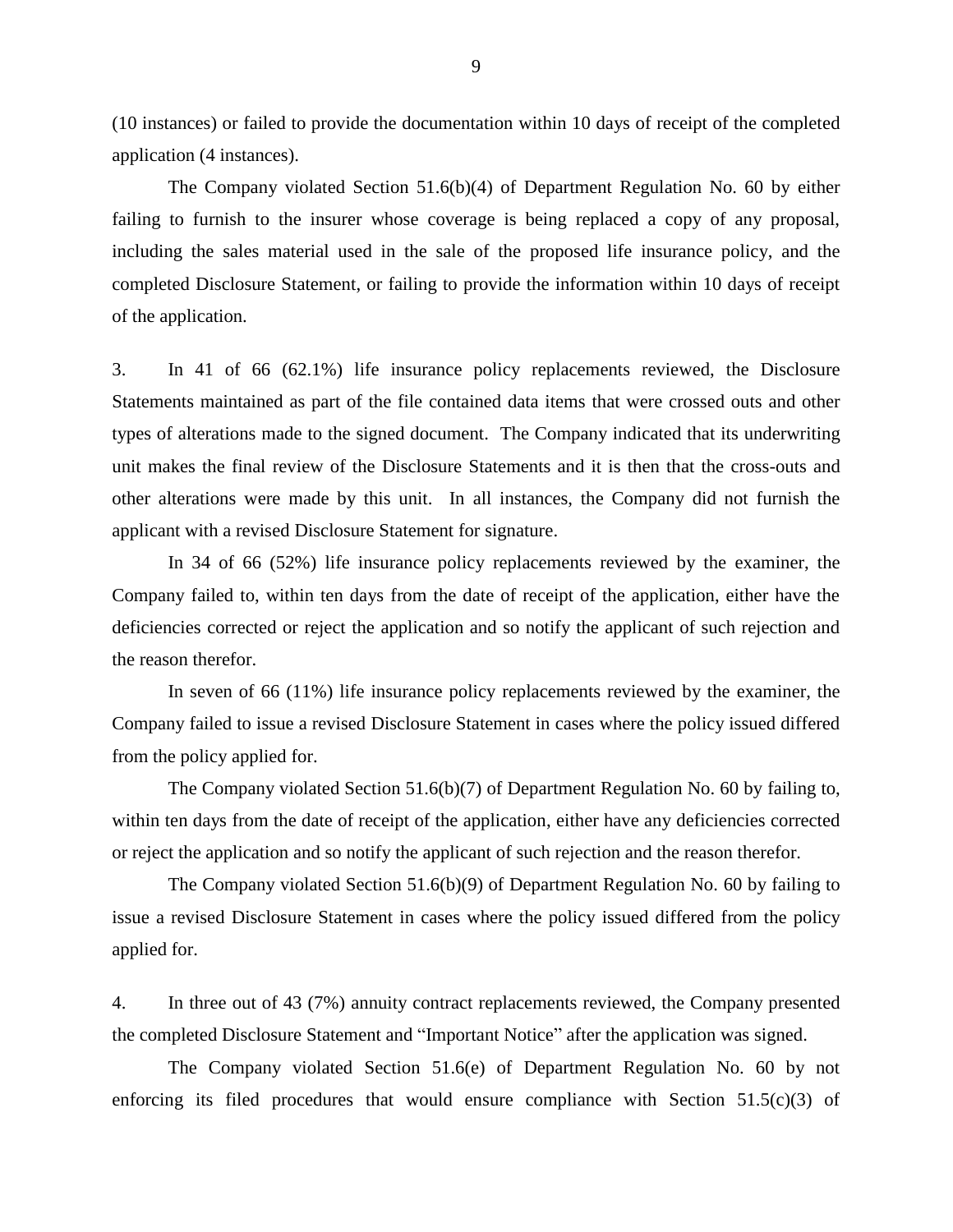<span id="page-12-0"></span> at the time the applicant signs the application, the Important Notice Regarding Replacement or Change of Life Insurance Policies or Annuity Contracts and a completed Disclosure Statement signed by the agent or broker in the form prescribed by the Superintendent and leave copies of such forms with the applicants for their records. Department Regulation No. 60, which requires an agent to present to the applicant, not later than

#### B. Underwriting and Policy Forms

The examiner reviewed a sample of new underwriting files, both issued and declined policy files, and the applicable policy forms.

Based upon the sample reviewed, no significant findings were noted.

#### C. Treatment of Policyholders

The examiner reviewed a sample of various types of claims, surrenders, maturities, conversions, lapses, and expires.

Based upon the sample reviewed, no significant findings were noted.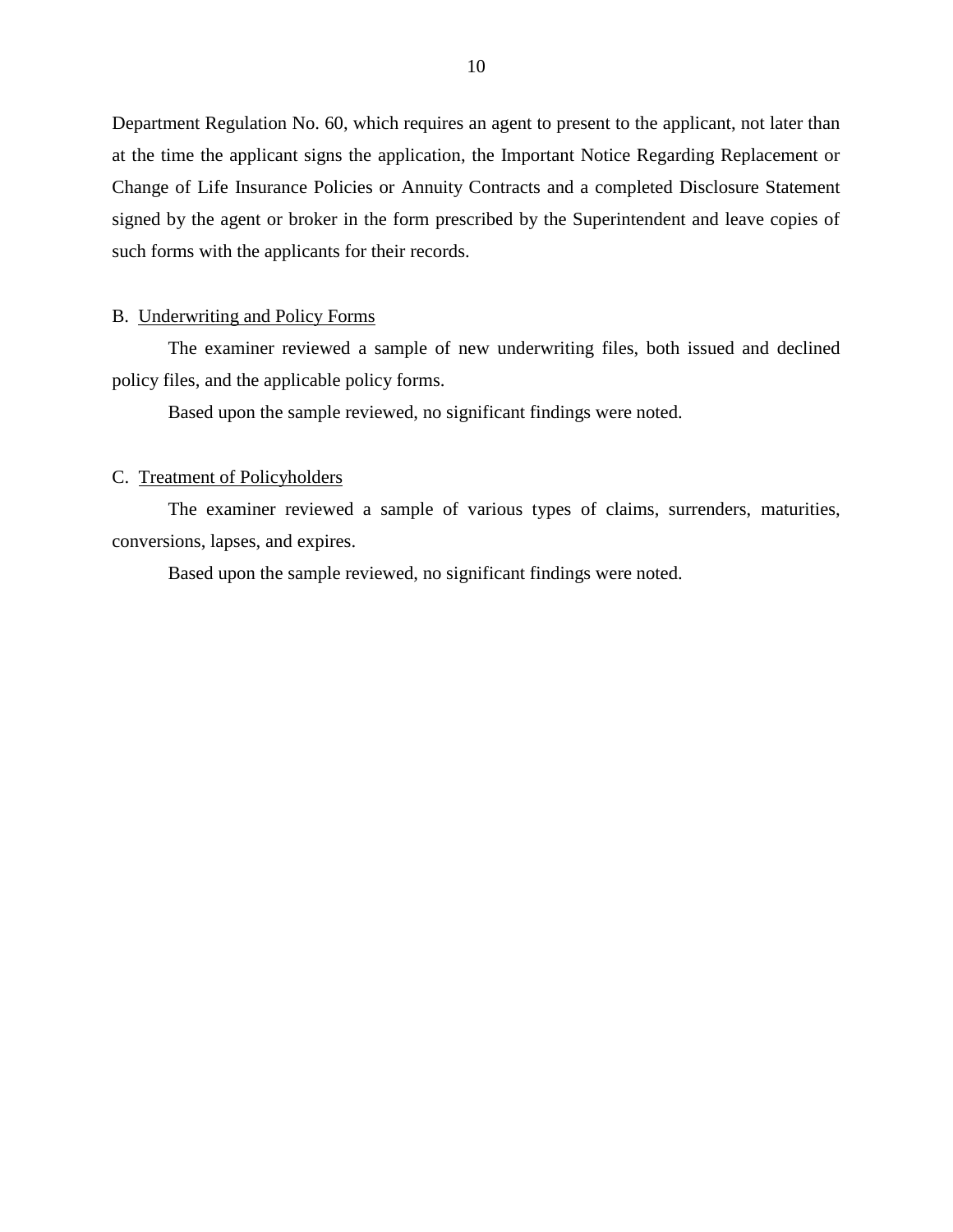#### 6. PRIOR REPORT SUMMARY AND CONCLUSIONS

<span id="page-13-0"></span> Following are the violation, and recommendation contained in the prior report on examination and the subsequent actions taken by the Company in response to each citation:

#### Item Description

 A The Company violated Section 3201(b)(1) of the New York Insurance Law by using unapproved policy forms.

> The current examination's review of policy forms indicated that all forms were filed and approved for use in New York.

 B The examiner recommended that the Company obtain approval for new policy forms to replace the CML products that it intended to market on an ongoing basis.

> The current examination's review of policy forms indicated that all forms were filed and approved for use in New York.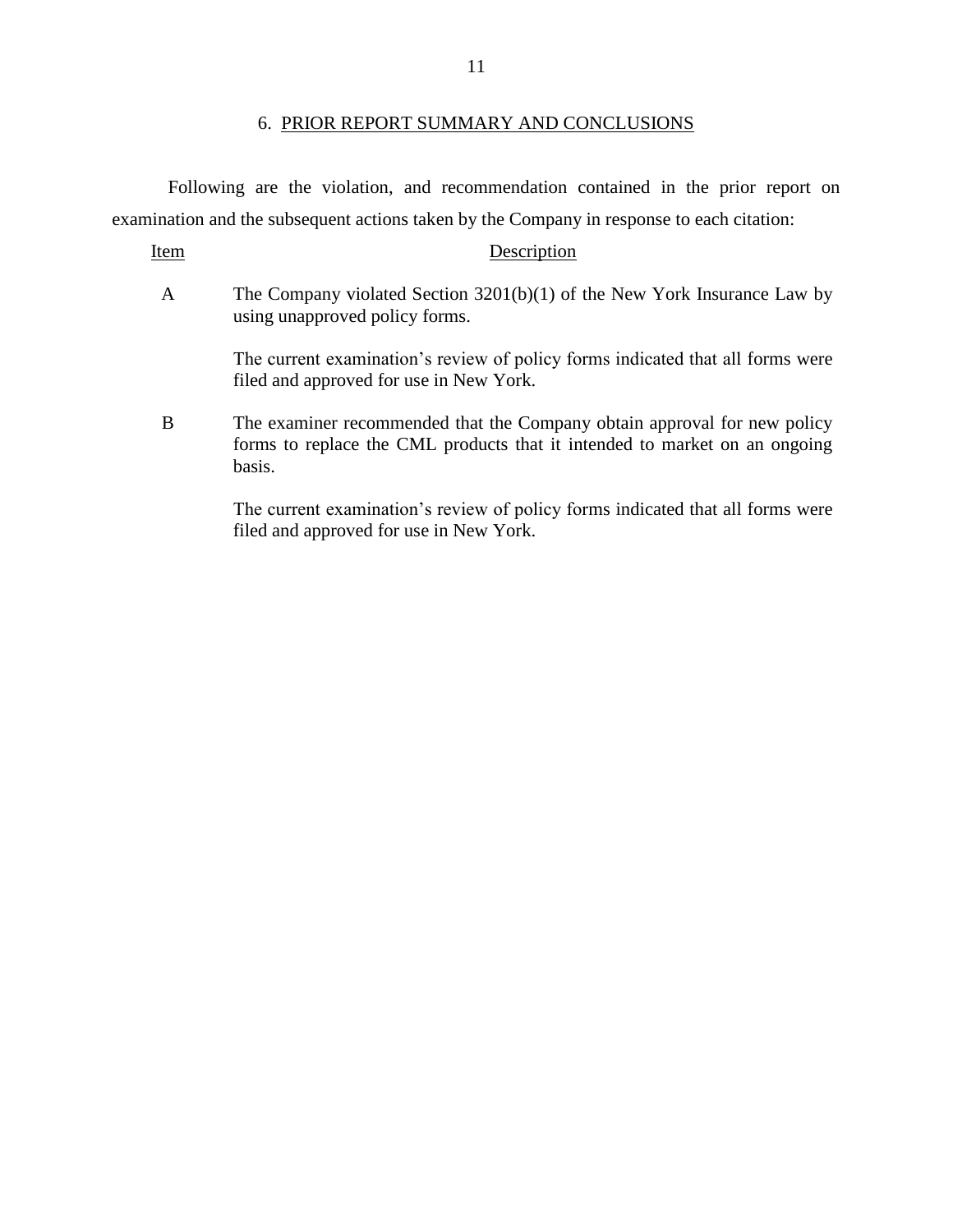#### 7. SUMMARY AND CONCLUSIONS

Following are the violations contained in this report:

Item Description Description Page No(s).

- A The Company violated Section 4228(f)(1)(B) of the New York Insurance Law by paying agent compensation during the examination Program and the Agent Adoption Program without filing these period utilizing the Non-Qualified Thrift Plan, the Agent Assistance compensation plans with the Department.
- B The Company violated Section 51.6(b)(3) of Department Regulation No. 60 when it failed to examine the Disclosure Statements and ascertain that they were accurate and met the requirements of the Insurance Law.
- C The Company violated Section 51.6(b)(4) of Department Regulation replaced a copy of any proposal, including the sales material used in the sale of the proposed life insurance policy, and the completed Disclosure No. 60 by either failing to furnish to the insurer whose coverage is being Statement, or failing to provide the information within 10 days of receipt of the application.
- D The Company violated Section 51.6(b)(7) of Department Regulation No. 60 by failing to within ten days from the date of receipt of the application, either have any deficiencies corrected or reject the application and so notify the applicant of such rejection and the reason therefor.
- E The Company violated Section 51.6(b)(9) of Department Regulation No. 60 by failing to issue a revised Disclosure Statement in cases where the policy issued differed from the policy applied for.
- F The Company violated Section 51.6(e) of Department Regulation time the applicant signs the Application, the Important Notice Regarding Replacement or Change of Life Insurance Policies or Annuity Contracts and a completed Disclosure Statement signed by the agent or broker in the form prescribed by the Superintendent and leave No. 60 by not enforcing its filed procedures that would ensure compliance with Section 51.5(c)(3) of Department Regulation No. 60 which requires an agent to present to the applicant, not later than at the copies of such forms with the applicants for their records.

12

6

8

9

9

9

8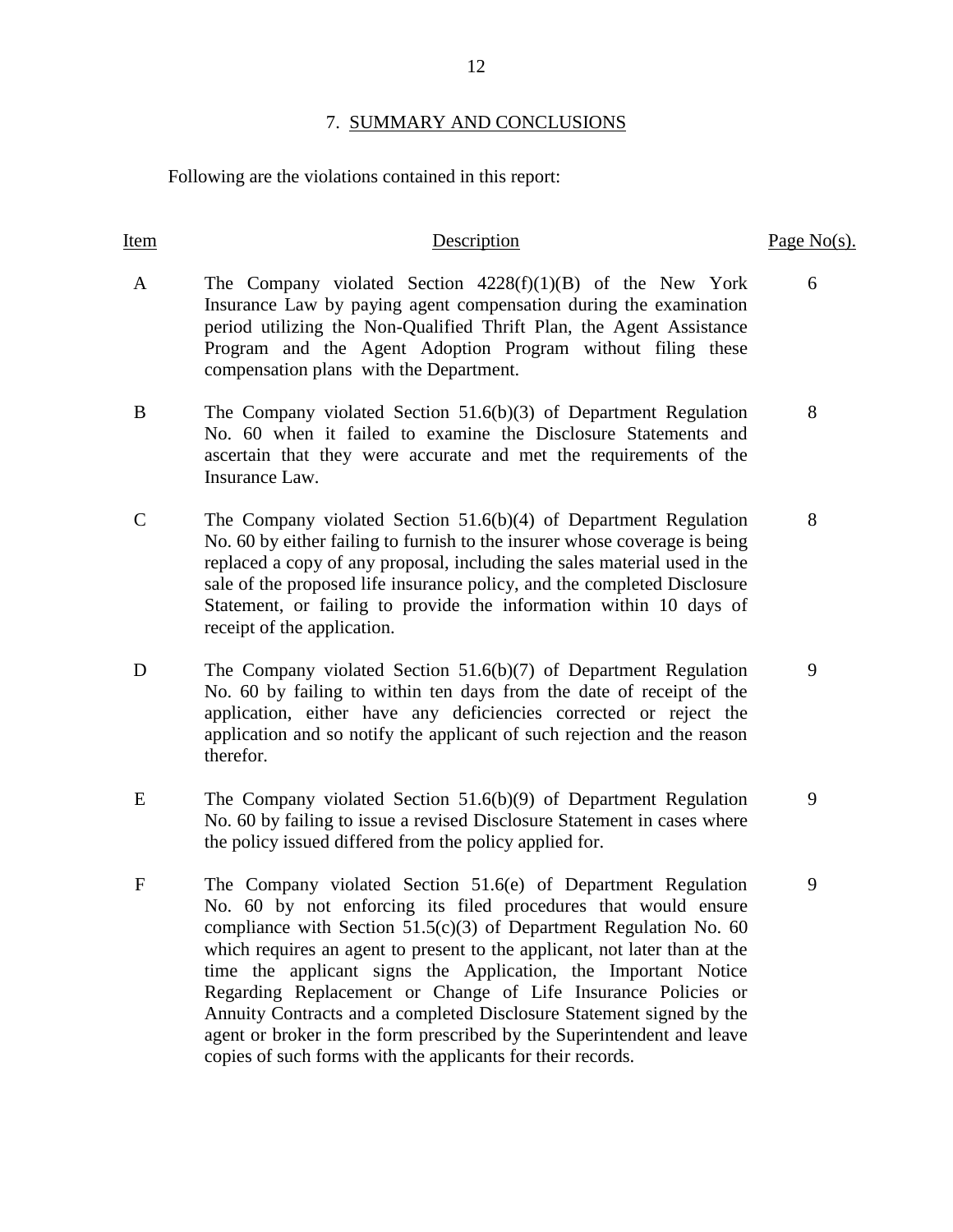Respectfully submitted,

/s/ Dennis G. Bensen Associate Insurance Examiner

#### $\rightarrow$ STATE OF NEW YORK ) )SS: COUNTY OF NEW YORK )

Dennis G. Bensen, being duly sworn, deposes and says that the foregoing report, subscribed by him, is true to the best of his knowledge and belief.

/s/

Dennis G. Bensen

Subscribed and sworn to before me

this day of